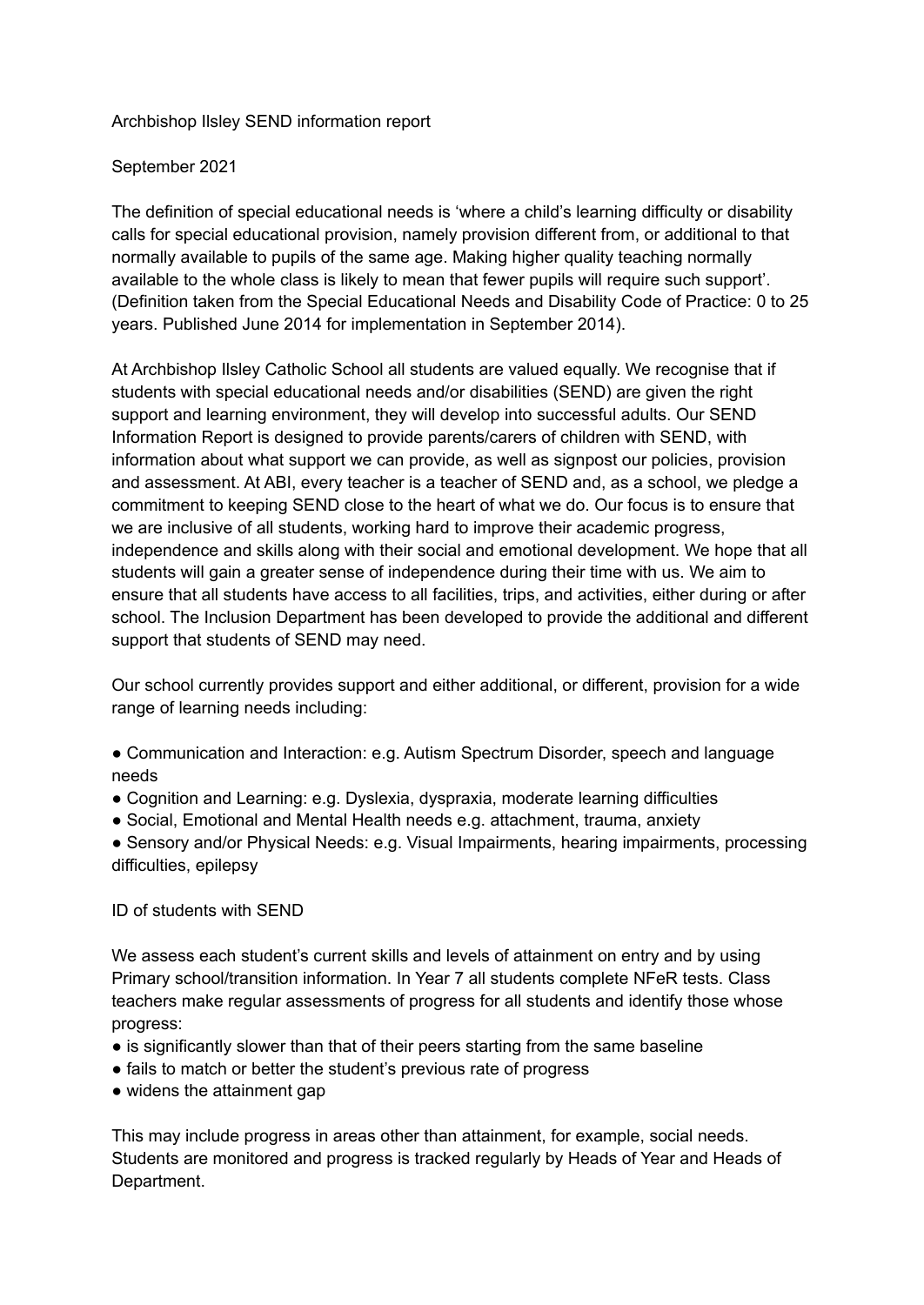If progress continues to be limited, this will be raised with the SENCO. The SENCO will carry out observations and liaise with parents. Further assessments and intervention will be put into place where necessary. This could include PSS Support, SaLT, CA/T and Educational Psychology assessments etc The SENCO will initiate these assessments once a need has been identified. Students with SEN will be recorded on the SEND Register, which is accessible to all staff. Students on the Register are coded as either 'K' (school support) or EHC Plan (Educational Health Care Plan). A variety of interventions will be put in place to support the student as outlined above. This information will be recorded on ProvisionMap and updated on a termly basis.

Consultation with Parents / Carers of children with SEND

Our partnership with families is very important to us. Arrangements for consulting parents/carers of children with SEND will initially be by telephone conversation, with a request to meet to discuss concerns. Alongside this parents will be consulted through:

- Parents' Evenings
- Annual review meetings for students with an Education Health Care Plan (EHCP)
- Student Centred Planning (IEP) meetings with SENCO

● Face-to-face meetings upon request with Mr Simmons - Assistant Headteacher for Inclusion

Consultation with students with SEND

Students will be wholly involved with their own education. We are determined to provide the opportunity for students to share their thoughts, wishes and feelings. Provision includes:

- Regular interaction with tutors
- Some students have time out cards or cards to indicate their feelings
- Students can have access to a School Mentor/Student Welfare Officer or Support staff
- Open access to the SENCO
- An area (Inclusion) whereby they can be supported further
- Access to External Agencies if required
- Annual reviews for students with EHCP

● Professionals meetings with students who may require additional support or process of EHCP.

### **Assessments**

We will follow the graduated approach and the four-part cycle of assess, plan, do, review. Subject teachers work with the SENCO to carry out a clear analysis of the student's needs. This will draw on: -

- Teacher's assessment and experience of the student
- their previous progress, attainment and behaviour
- their individual's development in comparison to their peers
- the views and experience of parents
- the student's own views
- advice from external support services, if sought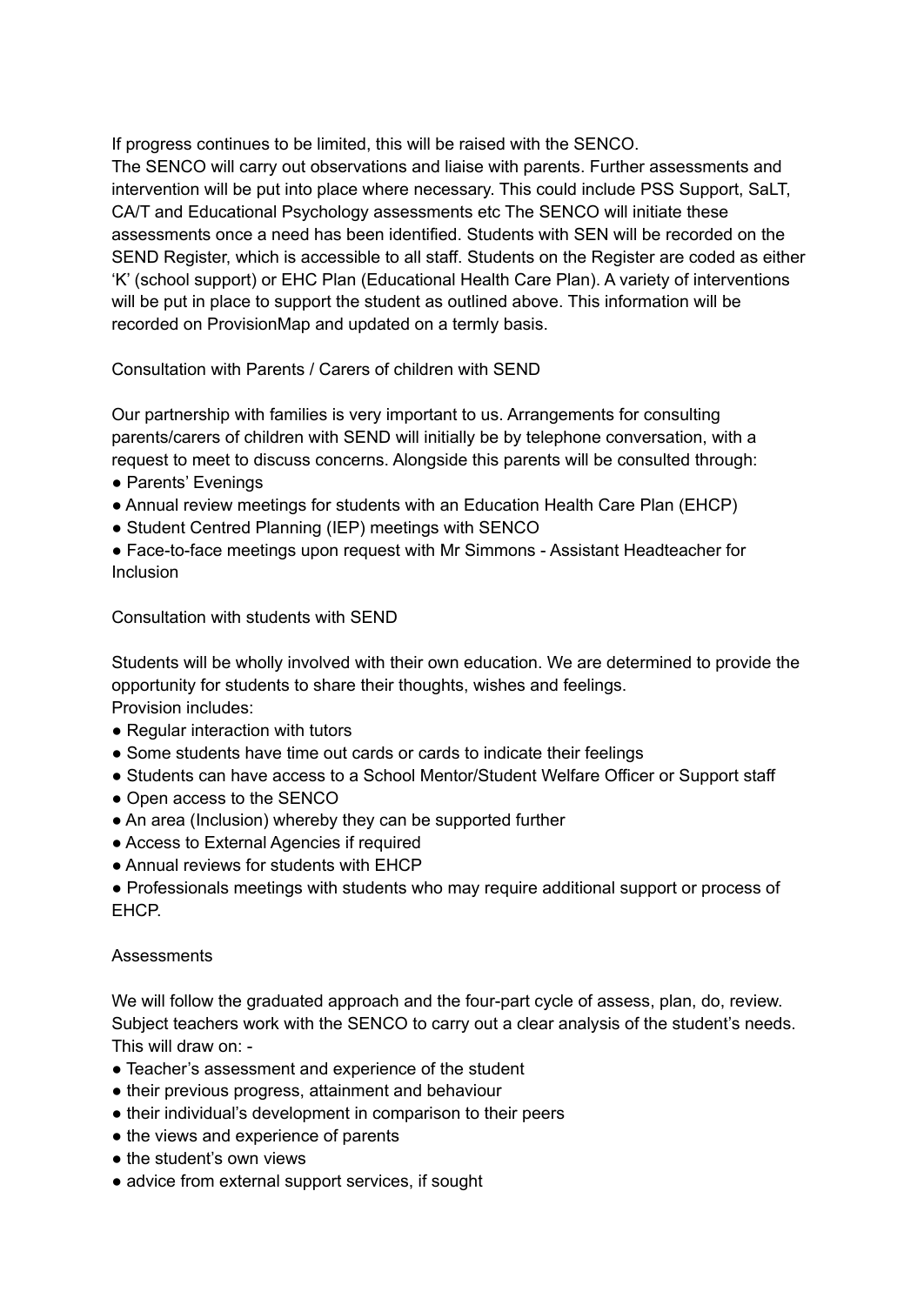■ EHCP review meetings for pupils with plans on an annual basis

All teachers and support staff who work with the student will be made aware of their needs and the outcomes sought, the support provided. and any teaching strategies or approaches required. We will regularly review the effectiveness of the support and interventions and their impact on the student's progress. SEND students' levels of achievement are tracked, as all students are, to monitor their target outcomes.

# Support Arrangements

Arrangements for supporting students in moving between phases of education and in preparing for adulthood:

● When students with SEND prepare to start at Archbishop Ilsley Catholic School, the Head of Y7 and the SENCO will speak to and in most cases visit each primary school. In addition to the city wode transition day, there will be additional visits for pupils with SEND.

• One Induction day for all students takes place normally in July.

● Year 7 students commence their education in September, alongside Year 11 students, a day before the majority of the rest of the school.

• A buddy/mentor system for Year 7 students.

Archbishop Ilsley Catholic School is developing the use of ProvisionMap which outlines all students who receive additional support in the following categories:

● Universal - Wave 1 Provision: Student is receiving extra intervention to support them to achieve their expected level e.g. Literacy intervention both in and outside of the classroom.

● Targeted - Wave 2 Provision: Student has an outside agency working with them e.g. CA/T, Visual impairment team, PSS, Educational Psychologist currently or in the last 6 months, Clinical Psychologist.

● Special - Wave 3 Provision: Where the above has not met the requirements of the extra intervention then an Education Health Care Plan might be sought. This covers where a student has been identified as having needs that require long term extra support to access the curriculum. They will be entitled to possibly more long term additional adult support and a high level of differentiation from class teachers.

# Staff expertise

Our staff aim to provide quality first teaching to all our students. Teachers provide schemes of work and lessons which support the learning and progress of all students through a variety of methods, both creative and traditional. Staff adapt their teaching to meet the needs of students, particularly those with additional needs. Many Teaching Assistants have experience of working with a variety of needs.

● Teaching Assistants have regular training and are encouraged to book on training courses if they feel they have a gap in their learning.

- Staff are trained and can request specific training if required.
- The SENCO takes part in networking meetings at Local Authority and local level.

● Archbishop Ilsley Catholci School also subscribes to the Educational Psychology Service, Pupil School Support (PSS) and other professional support services to provide additional support and further training.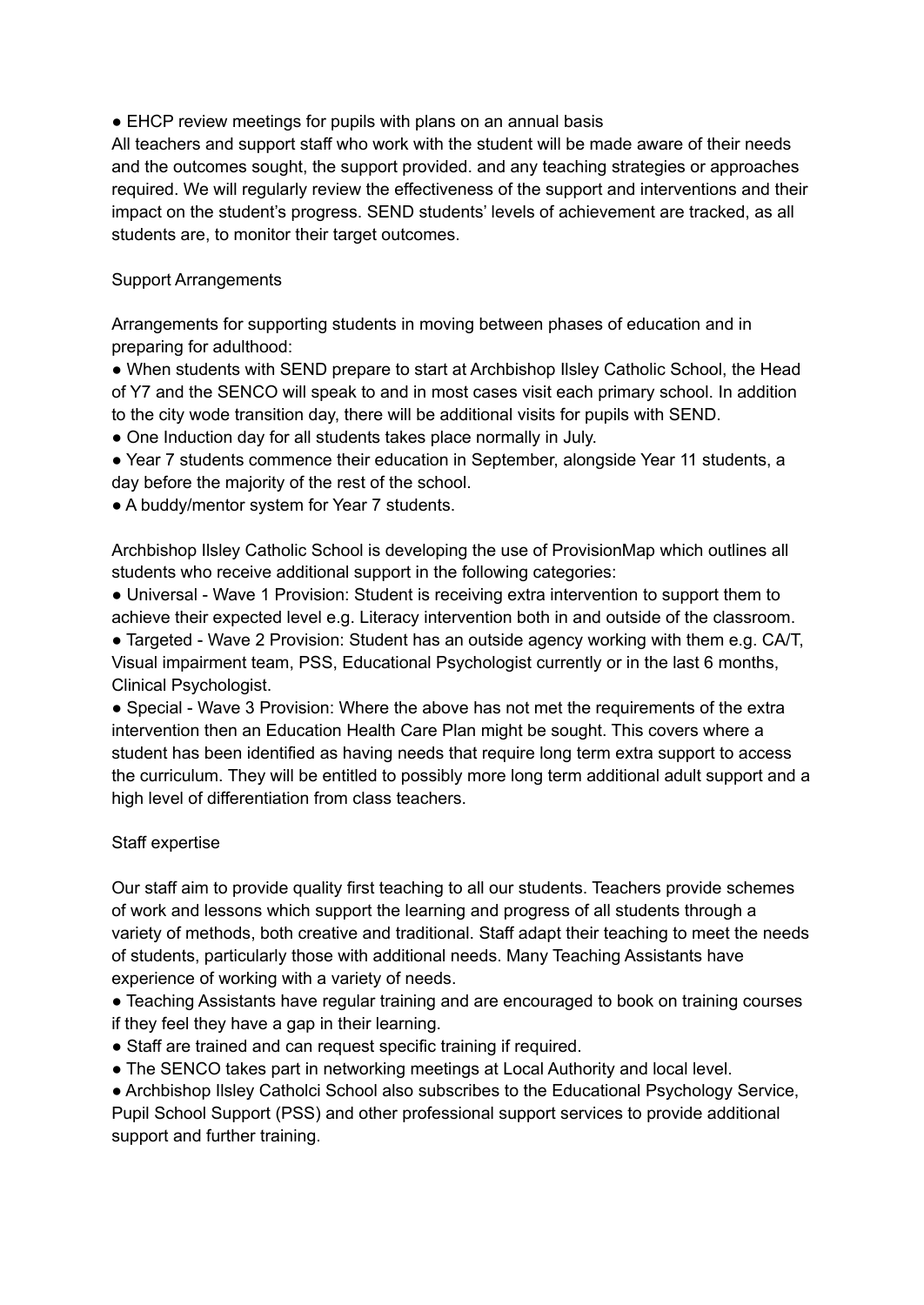## Evaluation of staff expertise

We carefully and regularly monitor and review our work within the whole school's systems, which includes "student voice". Our graduated response ensures that we move students on to the next level of support where required, and where we have evidence of positive impact allow the student greater independence. We evaluate the effectiveness of the provision made for our students with SEND by:

- Annual review of the school's SEND policy
- Reviewing students' individual progress towards their goals each term, by updating their learning plans.
- Holding annual reviews for students with EHCPs
- Observations termly of the provision in lessons for SEN students
- Regular discussions and feedback from External professionals working with students.

### **Accessibility**

We regard our school as an Inclusive School and therefore any student, regardless of need, has access to our extra-curricular clubs, both before and after school. Various lunch/break activities take place and SEND room is available for students with SEND to meet and develop socially together. Trips and residential activities are also inclusive – we provide for any student who wants to take part in any of these activities. We openly encourage their participation. For further information on Extra-curricular activities please visit our school website.

## **Complaints**

If a complaint is received from parents of a child/children with SEND about the provision made at the school, we follow our Complaints procedures (please see our school website). Staff are available to consult with parents and the SENCO has an open door policy and is happy to meet with parents.

### Interventions

Here at The Avon Valley School, we offer a wide variety of interventions as follows:

- Supportive Learning Environment
- Teaching Assistants to support students with EHC plans
- Provision of Inclusion area for social and academic support at break and lunchtimes
- Testing for Access Arrangements for public examinations
- Use of IT facilities to support learning
- After school support
- Use of IT facilities to support learning
- Functional Skills teaching as addition/alternative to GCSE where appropriate
- Small group work as part of Study Plus
- Dedicated reading slots during tutor time
- Breakfast Club to support Social and Emotional well-being
- School mentor
- Social Skills programme
- Nurture Group